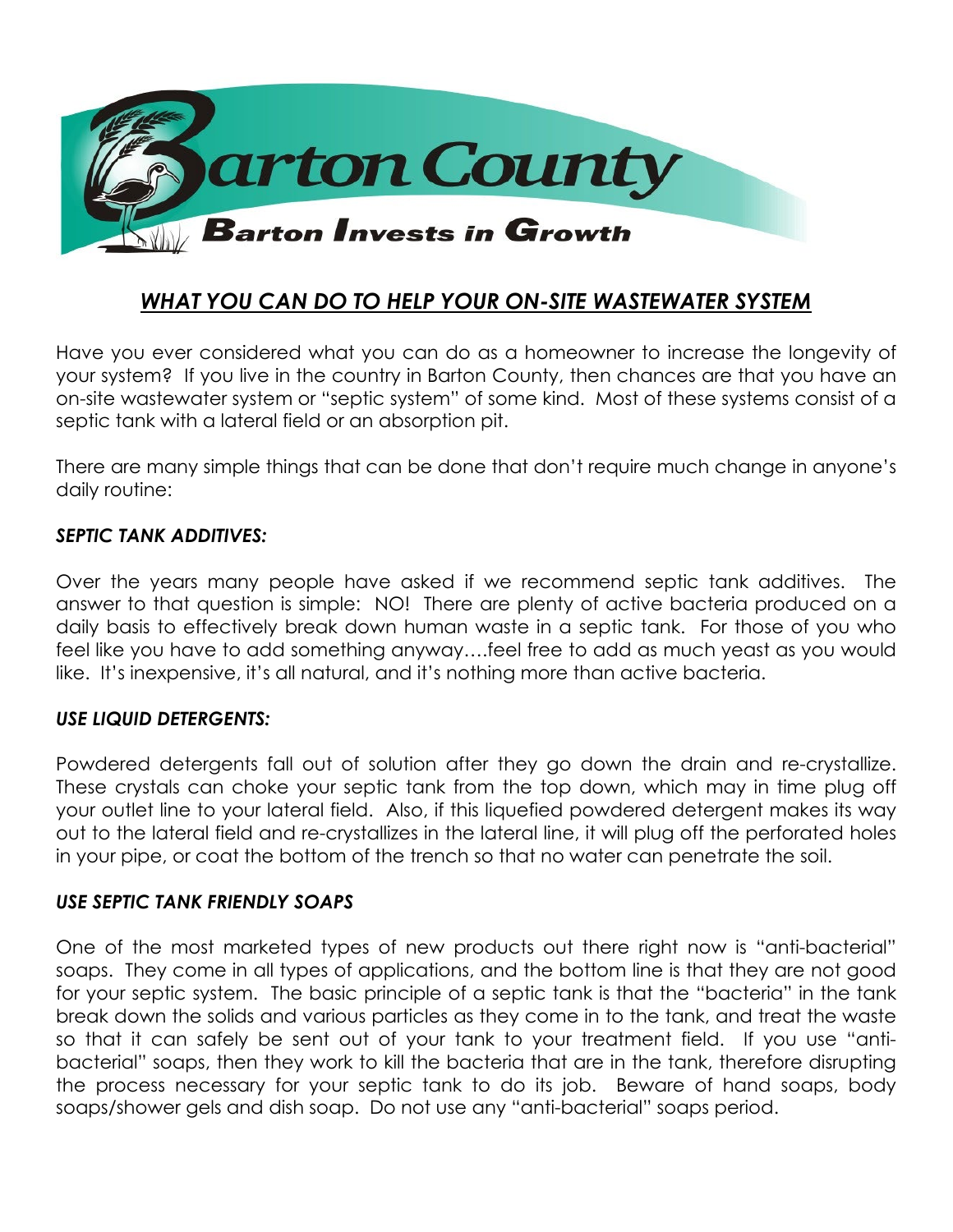## *LIQUID FABRIC SOFTENERS:*

Liquid fabric softeners are not a good idea if you have a private septic system. The liquid itself is denser than most waste that we flush down our drains, and so it has a tendency to "roll" the material in the septic tank out and into the lateral field. For those of you, who want soft, non-electrified clothes, use a dryer sheet only.

## *FIX WATER LEAKS IMMEDIATELY*

Any leaky stool or faucet can send hundreds of gallons of wasted water to your septic system every day. This wasted water has to then be absorbed by the soil, which means that less regular wastewater can be taken in by the soil.

### *RE-GENERATE YOUR WATER SOFTENER SPARINGLY*

If you have a water softener, be cautious of the frequency of your re-generations. Every time that your water softener cycles through, once again, there is a lot of wasted water going to your septic system. Choose a setting on your water softener that allows for infrequent cycling, so as to cut down on wasted water that your soil has to absorb.

# *PROPER PLUMBING FOR YOUR WATER SOFTENER*

Recently it has been learned that you can cross-contaminate your fresh water supply by hooking up your water softener incorrectly to your wastewater system. There is no state regulation on private water wells; however it does state that for people using public water supply – that backflow or back siphonage devises must be used. Common sense would tell you that it would not be good to cross contaminate any drinking water supply. So it is recommended that you follow the same rules for private water supplies as are set for Public water supplies. They state that all potable water supplies shall be separated by a minimum prescribed air gap. There is no mechanical connection allowed between potable water and non-potable (wastewater) supplies.

What this means in plain terms is that you don't want your waste line from your water softener hooked up directly to your sewer line for your house. You need to have an air gap distance of "twice the diameter of the pipe" to the drain. That way you don't get back siphonage into the recharge hose and the water supply. If you allow this "hard connection" and you experience back siphonage when your water softener comes on to go through a cycle, it can suck wastewater out of the sewer line and pull it into your water line. **Not good!** The reason an air gap is necessary is due to the nature of the situation. A backflow device does prevent backflow however bacteria are not stopped by a backflow device. You need a physical air gap to achieve this.

### *KNOW WHAT NOT TO FLUSH*

As a general rule, do not dispose of anything in your septic system that can just as easily be put in the trash. Remember, the more solids that you put in your tank, they build up and eventually need to be pumped out. Garbage disposals can increase the amount of solids in the tank by up to 50% and are not recommended for use with septic systems, unless you